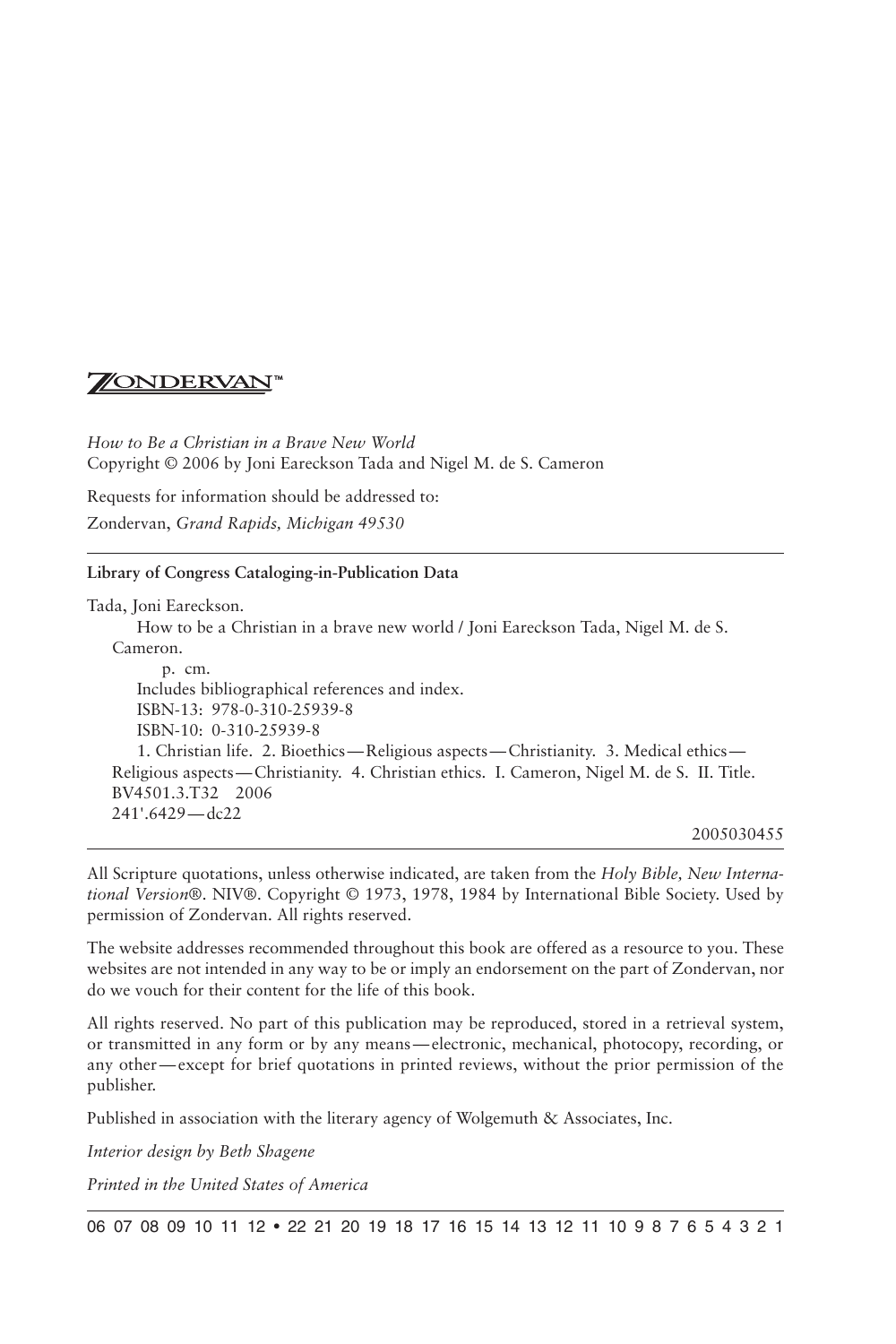# **CONTENTS**

#### PART ONE:

#### The Brave New World

#### Part Two:

#### Designing Our Babies

#### Part Three:

#### Treating People Like Things

#### Part Four:

#### SO WHAT CAN WE DO?

| Appendix: Going Deeper-Resources to Live in the Brave New World $\ldots \ldots 209$ |  |  |
|-------------------------------------------------------------------------------------|--|--|
|                                                                                     |  |  |
|                                                                                     |  |  |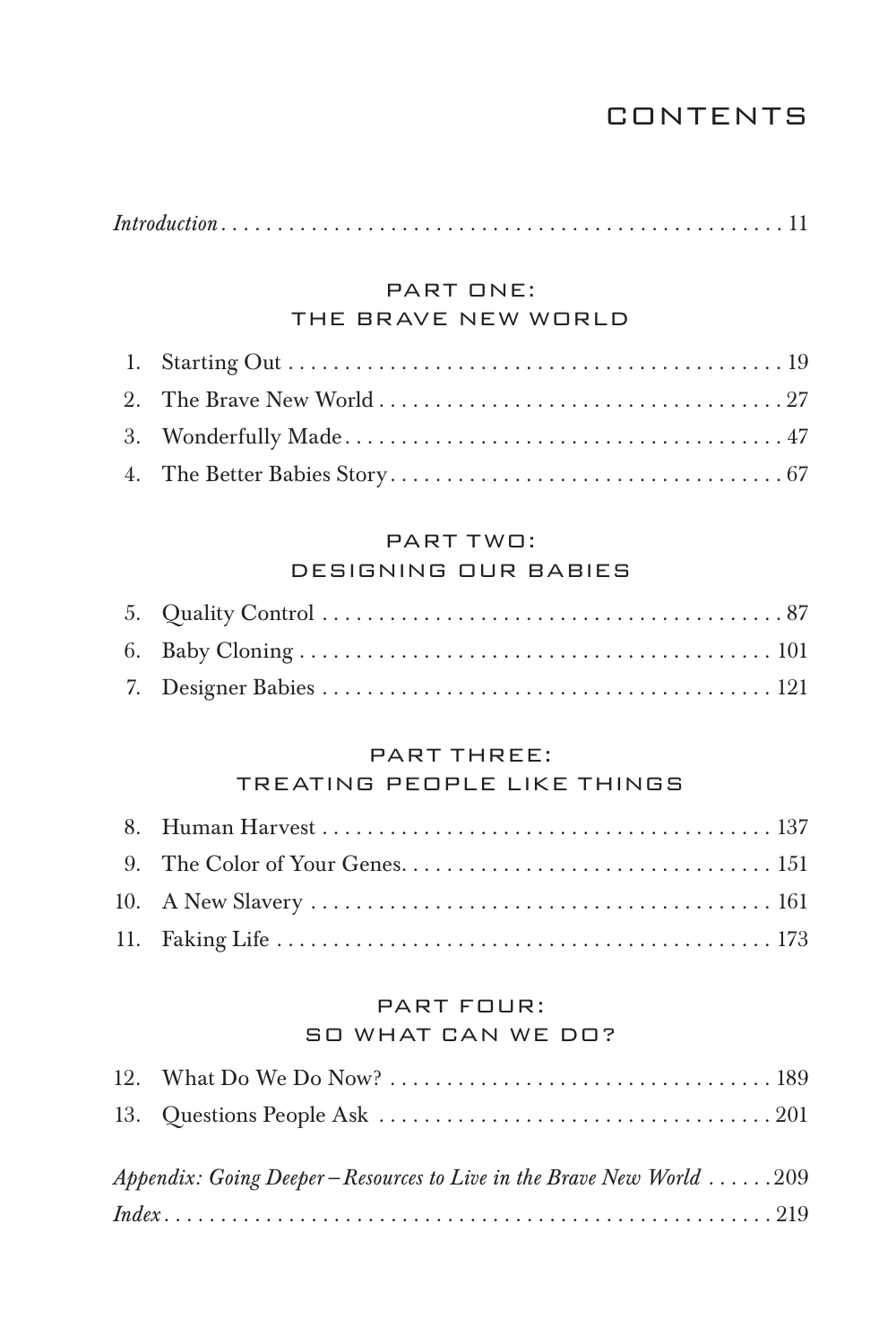#### Part One

# *The Brave New World*

In 1932, English writer Aldous Huxley wrote one of the most famous books of all time, with the strange title *Brave New World*. The title is a quote from Shakespeare's play *The Tempest* and suggests both the boldness and the folly of something that looks like a utopia (paradise) even though it much more closely approaches the opposite.

Eleven years later, C. S. Lewis wrote a short essay that some people consider the most important thing he ever did. With incredible insight, his work *The Abolition of Man* looked ahead to the technologies of the twenty-first century and warned that a world that uncritically accepts the wonders of biotech will eventually devastate human dignity.

Thus the secular Huxley and the Christian Lewis set the stage for the challenges of the twenty-first century. Some of these challenges still await us; many already are with us. Christians need to be prepared so they can be "salt and light" in the time and place where God has placed them.

Human beings are unique because God made us "in his image," as the Bible makes so clear in Genesis 1 and Psalm 8. Reminding ourselves of what it means to be made in God's image is the starting point for understanding what medicine, science,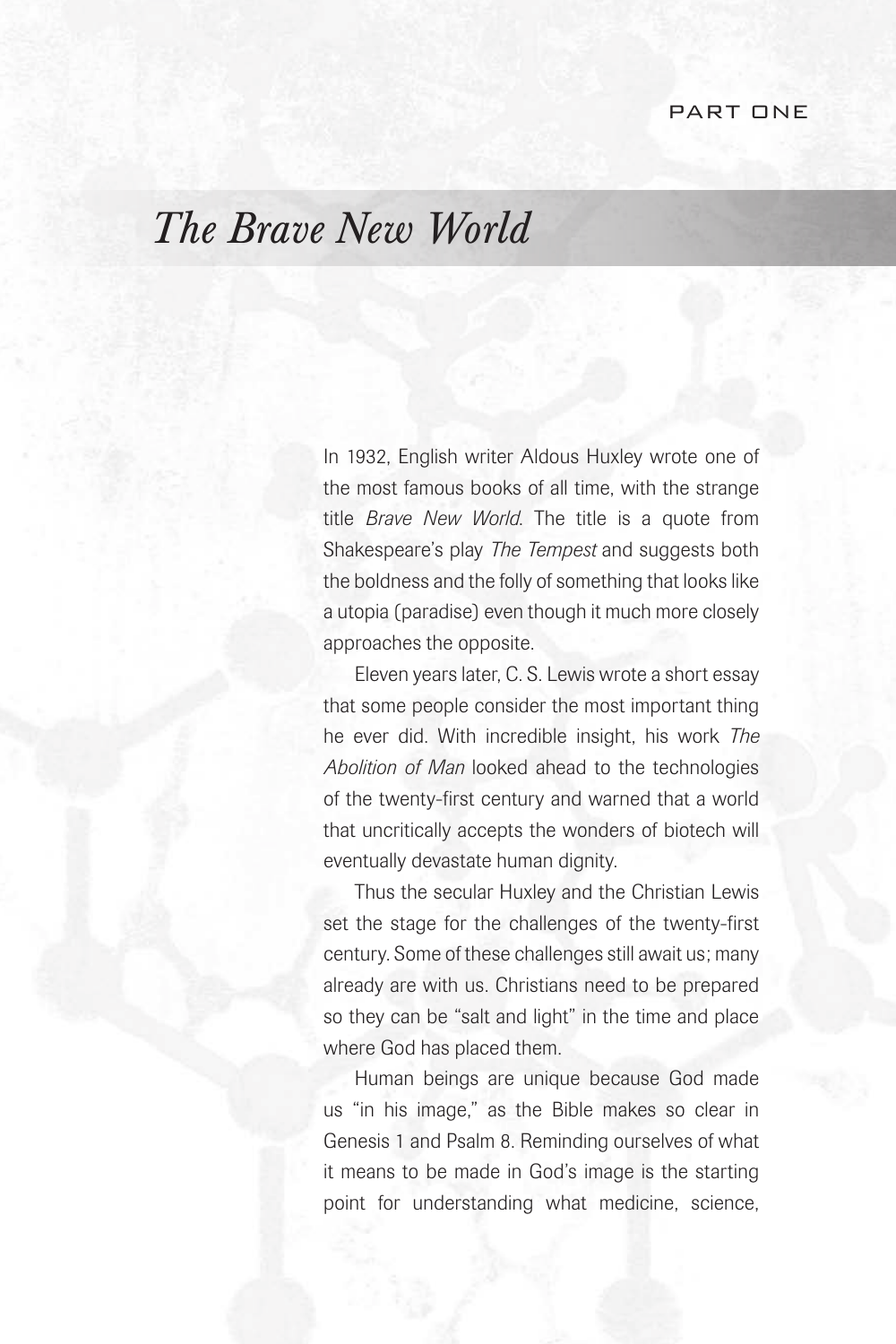and technology should be used for—and what they should not.

In the last chapter of this section, we need to hear the long-forgotten story of what happened a hundred years ago, when Americans discovered "eugenics"—the desire for "good genes" at all costs —before the Nazis ever came to power in Germany and took those same ideas to their logical conclusion. We need to remember, because eugenics is making a comeback.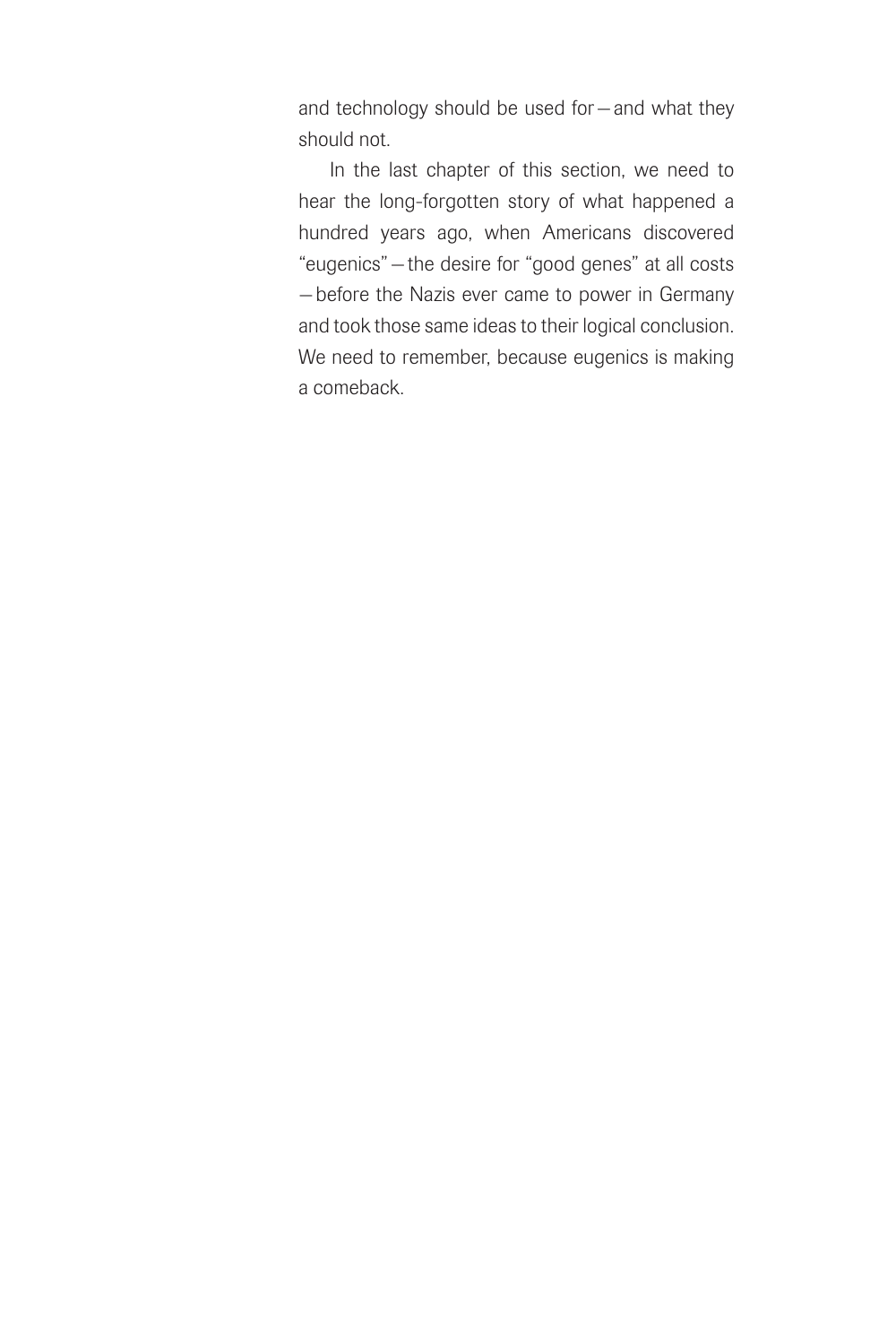# Starting Out

#### Larry

On a misty evening in September 2002, Larry drove his eighteen-wheeler into a gas station in a small Arizona town. He hopped out of the cab, started filling his tank, and then walked along the flatbed to check the restraining bands on his huge load of pipes. That's when it happened. A band snapped. Then another. Before he could run, the pipes came crashing down, smothering him under a massive pile. Larry tried to push the large metal cylinders away but couldn't. They not only crushed his lungs and collarbone but his spinal cord. He lay bruised, barely breathing, and unable to move.

Three months later, he was sitting in a wheelchair, staring out the window of a nursing home.

I heard about Larry when his aunt wrote to ask if I would send him one of my books. She explained that he's now paralyzed from the neck down and trying his best to adjust to his wheelchair, including life in an institution. He's twenty-eight years old, single, and can't speak because of the big ventilator in his neck. Larry, she said, is deeply depressed.

I wasted no time in tracking Larry down. When I learned he had a website, I browsed through a handful of emails written by his friends. Most of them came from his beer-drinking buddies and described all the parties he was missing. It was enough to push me further to hunt up Larry's mother. I got her on the phone.

"He's a good boy," she lamented. "And this is all so horrible ... he wishes he weren't so paralyzed so he could end his life. He's desperate to kill himself."

Her words made me shiver. I can understand a desire to kill oneself. I'm a quadriplegic; I understand everything he's going through, from bed baths to bowel programs, from pressure sores to the painful stares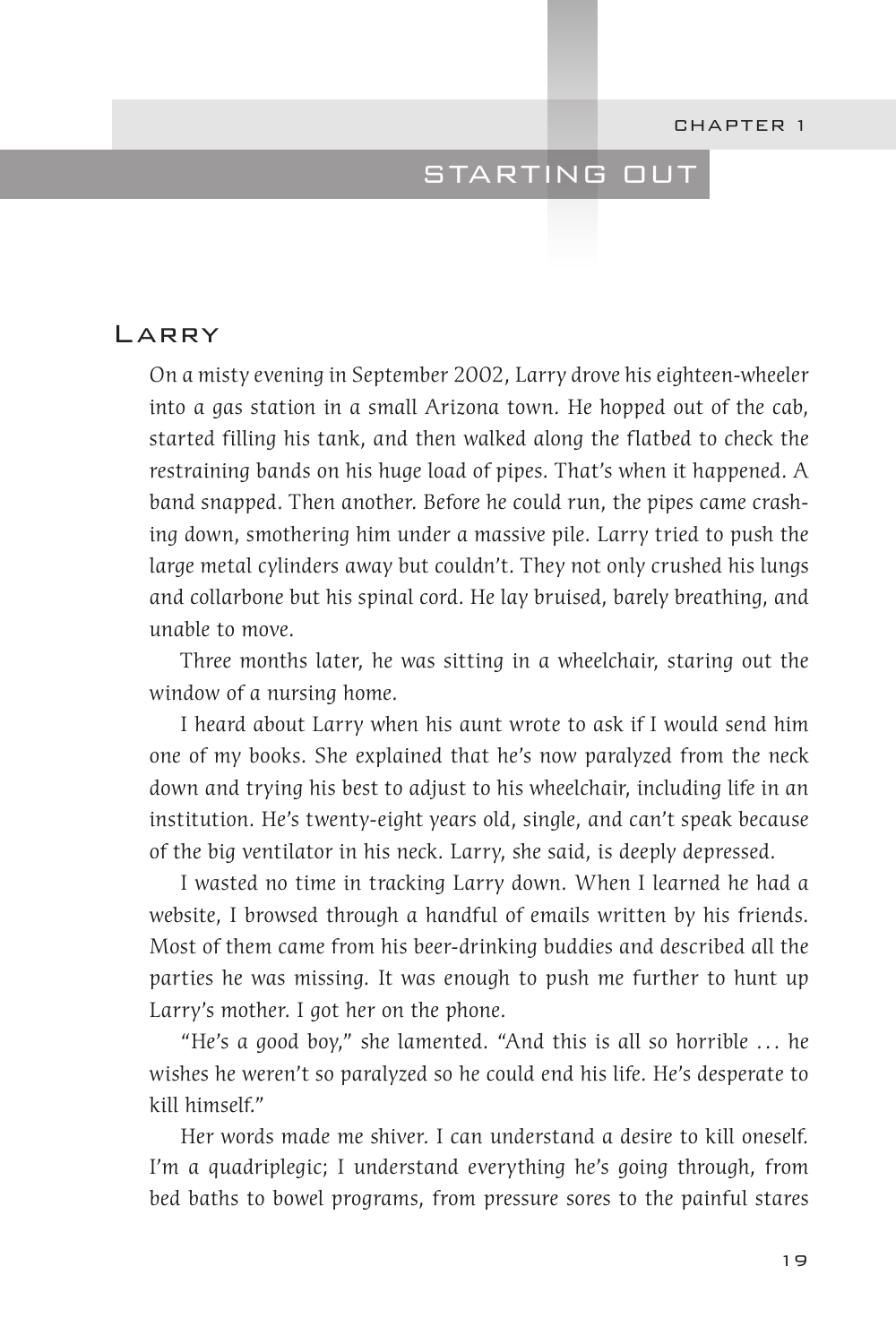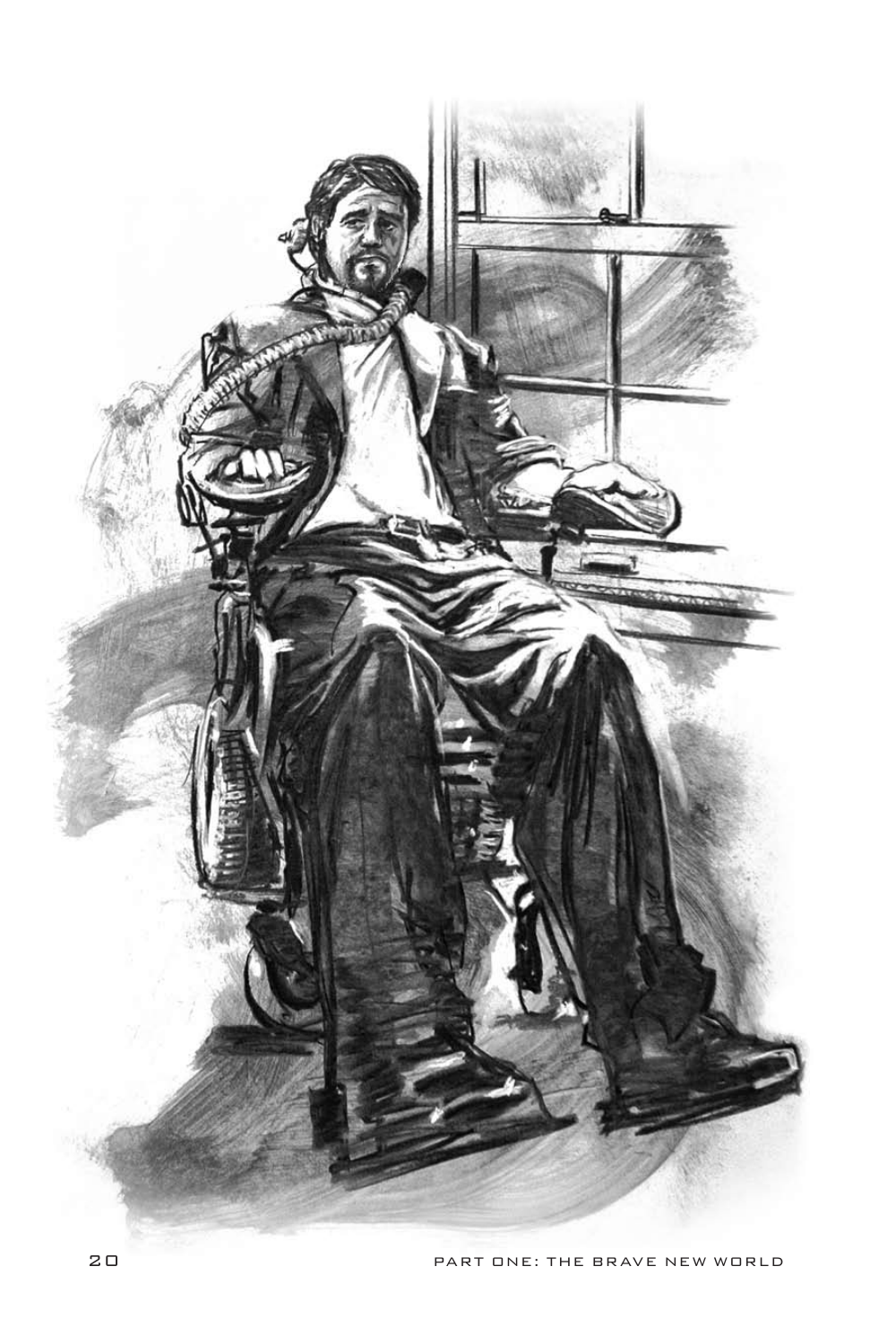from others. Thirty-eight years ago when I broke my neck, I saw no reason to go on either. Back then, I wrenched my neck violently on my pillow at night, hoping to break it at a higher level. I looked forward to the day I would gain enough movement to drive a power wheelchair; then I could drive myself off a curb and into traffic. Only when I realized that I might become brain injured did I drop the idea.

I'll bet Larry feels the same way. I'll bet that at night he fights off the claustrophobia, carefully plotting ways he can quietly end his life. If he smokes, I know what he's thinking when he draws on his cigarette, holding the smoke in his lungs: *Maybe this way I'll get lung cancer. Yeah, that's a quiet way—and a sure way—to end my life.*

Despair that deep simply devastates.

Yet today, things are worse for him than they were for me thirtyseven years ago. Three-and-a-half decades ago, society didn't so quickly assume that a severely injured person makes a rational choice if he ends his life. Fewer doctors bought into the premise, "You're better off dead than disabled." No Jack Kevorkians offered to aid me in my death wish; compassion was still something other than three grams of phenobarbital in the veins. Now, in 2005, a ventilator for a severely injured person might be termed "futile care." In fact, Larry's institution probably has in place futile care policies; that is, directives that allow doctors to overrule a family's wishes for treatment.

Who would ever have thought we would one day call care *futile*?

Larry doesn't care about any of that. He thinks his life *is* futile. He's convinced he would be better off dead than disabled. He would say, "What I do with my life is none of your business. I'm entitled to exercise my independence. It's fundamental to what this country is all about. And if they don't soon find a cure for people like me, then I'm out of here!"

This man's hell-bent on getting cured—and if not that, then killed.

I took a deep breath and decided to email Larry at his website. I then made a mental list of things I wanted to send him, support I wanted to give, and answers I wanted to help him find—even new info on possible cures for spinal cord injury. Most of all, I prayed, *Oh, Lord, show me how to be a Christian to this man ... and please give wisdom.*

Larry, bless his heart, needs wisdom too ...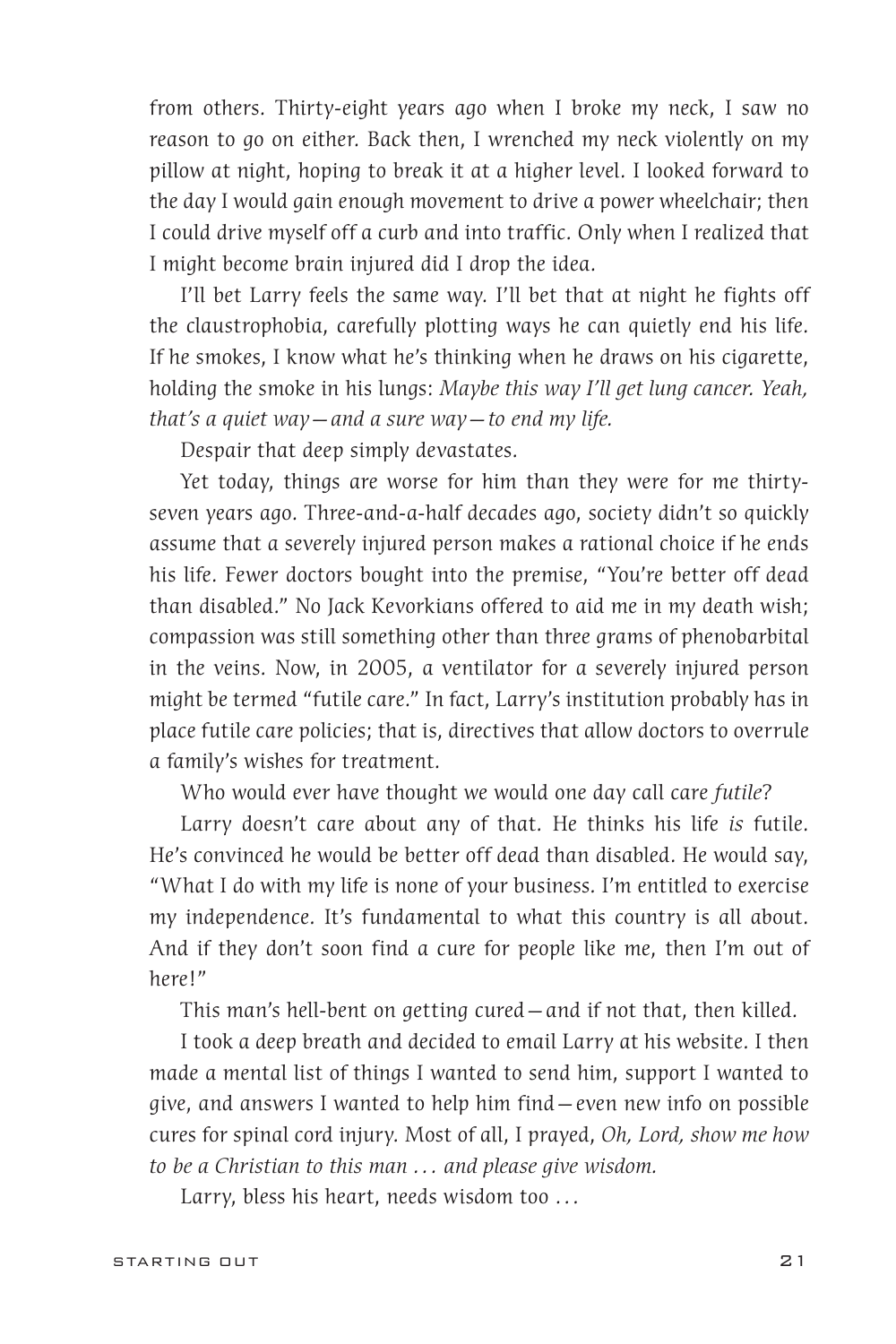## **BROOKE**

Brooke and Travis are the kind of couple you'd run into at Starbucks on a Saturday afternoon. They'd be in their jogging outfits, slouched on a comfortable couch in the corner, sipping lattes and flipping through the *LA Times.* Travis works in the movie industry as a computer animation consultant, while Brooke enjoys her supervisor job at Kinko's*.* They lease a BMW, hold season tickets to the LA Lakers, live in a spacious house in the west end of the San Fernando Valley, and own the latest dog of fashion, a Jack Russell terrier. They have two little girls, one in preschool, the other into Scottish dancing.

Brooke and Travis are happy.

Brooke just celebrated her thirty-fifth birthday—in style. They threw a big party in their large home, and after dinner, she received more than her fair share of gag gifts and you're-not-getting-older-but-better cards. The cards and gifts bothered her a little. This was the first birthday she ever experienced that nagging fear of aging. She knows her biological clock is winding down, and she very much wants to have another child. There's only one problem.

Travis wants their next—and last—child to be a boy, no ifs, ands, or buts. "Honey, I love our little girls—but three in a row?" He gave a wry smile and rubbed his head. "I'm just not *there*."

Brooke feels the pressure—not just from age but from her own dreams and desires as well as her husband's expectations. Travis doesn't mind going to their daughter's Scottish dance recitals, nor does he mind the bills from Laura Ashley. It's just, well ... he dreams of the day he can take a son of his fly-fishing. Although her husband doesn't talk about it much, Brooke knows the many factors in the mix: their bank account, the limits on how many children they want, and most of all, Travis's preferences. And if you pressed Brooke, she probably would say the same. If they are going to have another child, they want it to be a boy.

Not long ago while at the dentist's office, Brooke read an article in a medical journal about "balancing your family." It sounded innocent enough, so she read on. She learned of a couple who, in the privacy of their own home, collected and then overnight-mailed sperm samples to an infertility clinic. After a day or two, they received a rapid turnaround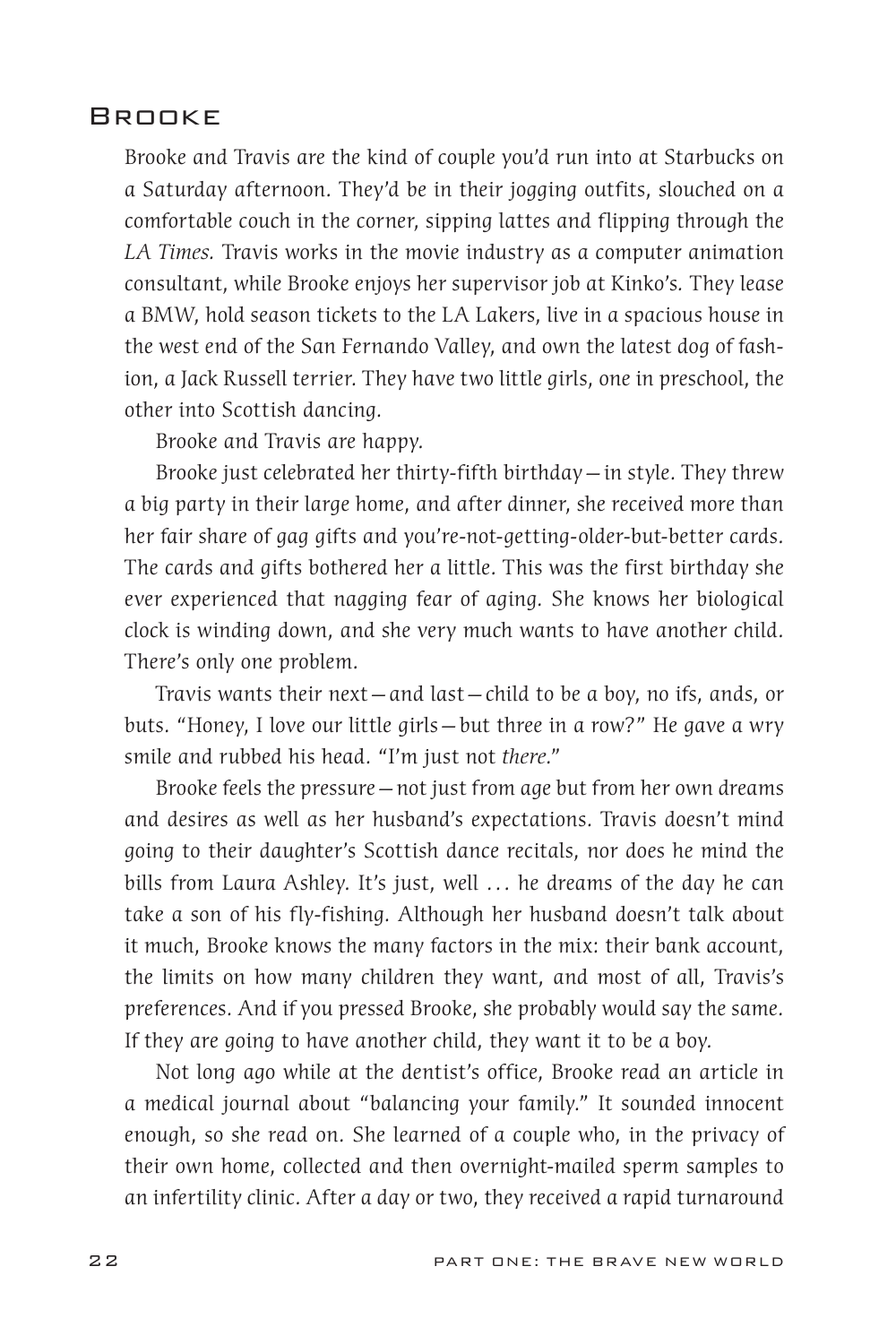of that sample, along with complete instructions on how to have a baby of their own choosing. The story intrigued Brooke but also made her feel a little uneasy. It seemed so *unnatural—*choosing the sex of your baby? But then she read of couple after couple who felt delighted with this new technology and thrilled to be able to have the chance to plan their families. One mother in the article effused, "We've always wanted a boy. What could be more natural than having a son along with all our daughters?"

That got the wheels in Brooke's head turning.

Later that evening she and her husband pored over the magazine. They had heard of the term "gender selection" before, but this procedure somehow didn't seem high tech or "medical." It simply allowed a couple to sort through sperm to help them choose the sex of their children and better balance their family. They liked that term, "family balance"—such a reasonable ring to it. That night as they lay in bed, Brooke and Travis decided this gave an answer to their deepest longings. This was their dream come true, the answer to their prayers. Brooke would have another baby ... and Travis would have a son. No ifs, ands, or buts about it.

The next day, Brooke had lunch with her girlfriend from church. She hadn't planned to discuss the magazine article, but she couldn't conceal her excitement. After she told her friend about the new service provided by the infertility clinic, she leaned over her coffee and said in a loud whisper, "It's so *easy*. Travis is calling them today!"

Had you been there, you would have seen the shock on the face of her friend. You would have sensed the awkward pause. But in the next moment, you too might have flipped open the magazine and read the stories of the families and happy parents. The shock would quickly soften. You'd comment that if the technology is available, why not? You might even find yourself using the lingo: "family balancing."

But somewhere that night, in that gray time of half sleep, when the Spirit brings to mind the conversations of the day, you might stop and think ... *really* think about what it means to select the sex of a child.

And then you'd wonder, *Lord, what do you think? What would you have me do?*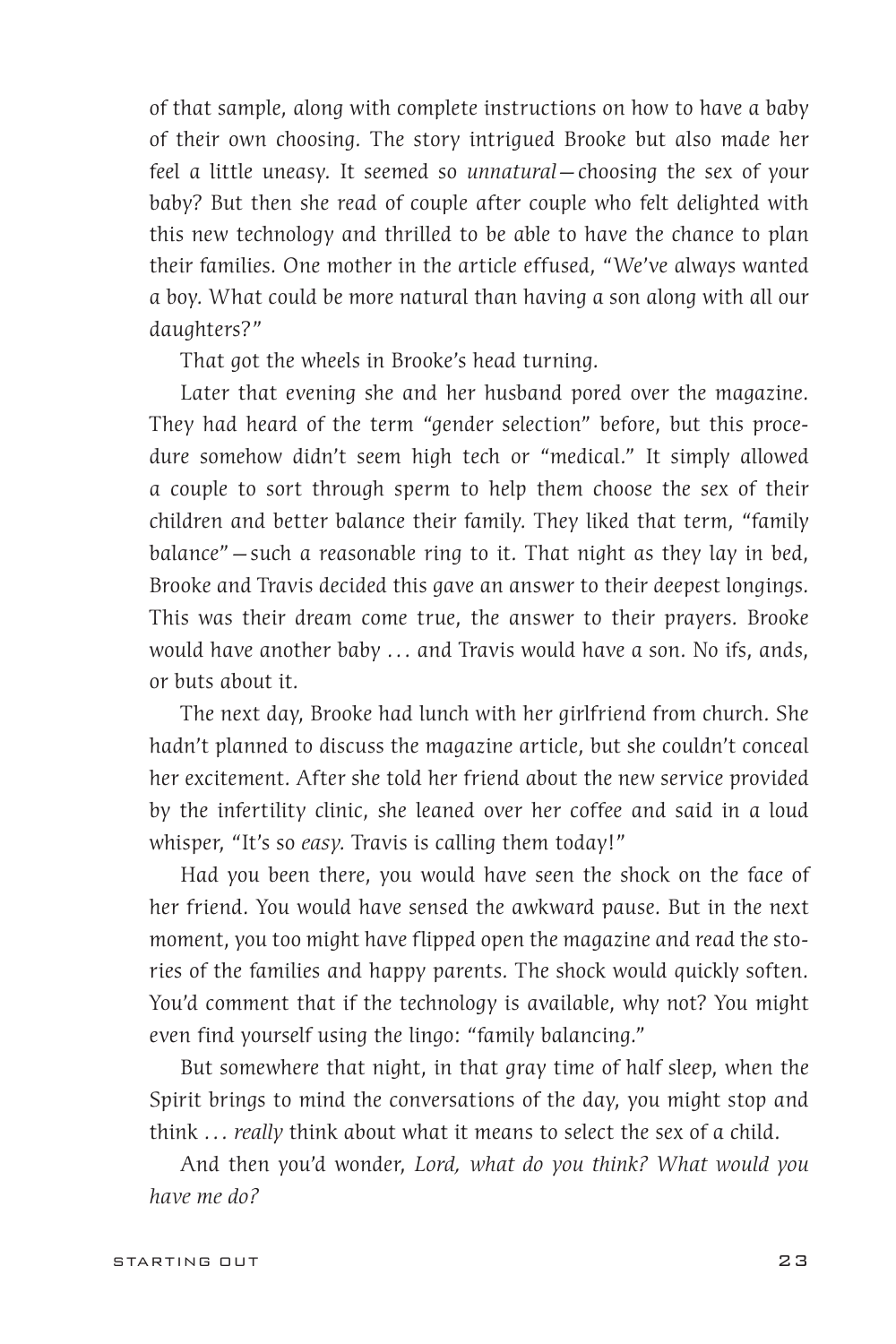## The Scientist

It's not often I see a world-renowned scientist shake his head in near dismay over his own research, but that day I witnessed it. The short news interview with him was telling.

He'd been serving for years as a specialist in the field of genetic screening. For much of that time, fertility clinics had been sending him human embryos for his careful scrutiny. This specialist, one of the few in the country who can "break down" an embryo's DNA and immediately spot an abnormality, actually pioneered the process. For a long time he's felt satisfied with his work, knowing he was "screening" human embryos that carried defective or missing genes. This meant—he thought—fulfilled and happy parents who fully expected healthy children.

That's what he thought.

But recently things have changed. Fertility clinics are beginning to send him special requests along with the embryo samples. No longer do they ask him to screen for diseases and deformities. Now they ask him to screen for the genes that determine whether the child will be a male or a female. They ask him to select embryos that will result in blue-eyed or brown-eyed children. He fears the day they will ask him to genetically screen out children with unacceptable IQs.

And he knows that day is approaching fast.

"I see it coming ... sooner than we think. And *that's* an expert's opinion," he said in a somber tone.

As the news interview concluded, I had mixed feelings. I could tell from the look on this specialist's face that he felt conflicted, even sad. Yet I felt sadder that he seemed totally oblivious of his role in the snowballing scenario. Didn't he realize his pioneering technique would not only have potential for good but for evil as well? I'm sure his heart was in the right place when he invented the screening technique; but couldn't he imagine that other hearts would not be as altruistic? Jeremiah 17:9 would have told him so: "The heart is deceitful above all things." Evil has a way of wheedling its way into the best of intentions.

And speaking of evil, I had to shake my head not only at the geneticscreening-for-defects thing but also at the fertility clinics—the process of "selecting out" the so-called best embryos ... the fittest ones ... the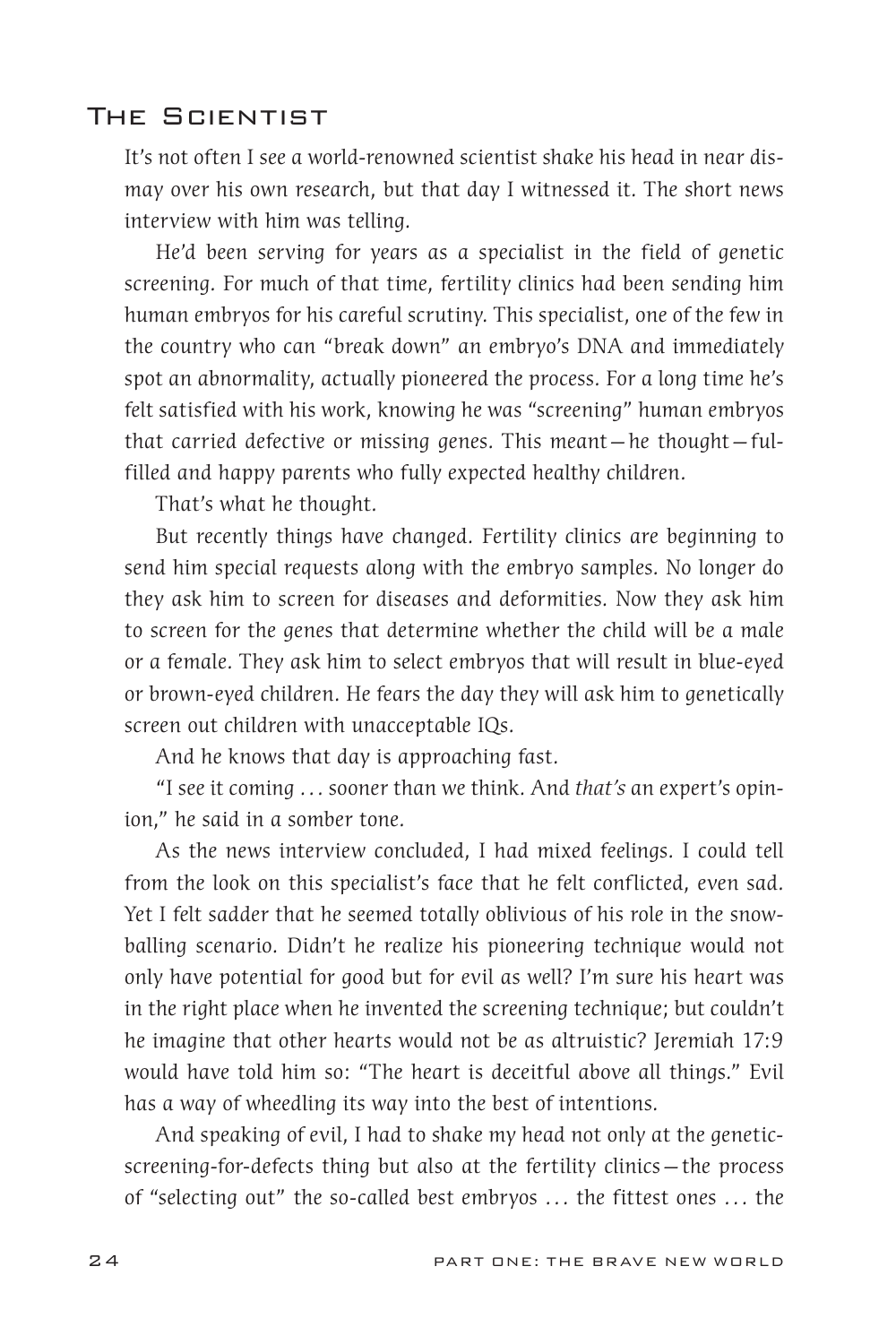ones parents "wanted," not to mention all the discarded embryos. The whole assisted-reproductive-technique business left a bitter taste in my mouth. I looked down at my own paralyzed legs—damaged goods, some might say—and I sensed a solidarity with those less-than-perfect human beings in the petri dish (and later, the dumpster).

Little wonder that scientist struggles with conflicted feelings! Some might call it guilt. Or some would point to Romans 2:14–15: "Even though they do not have the law ... the requirements of the law are written on their hearts, their consciences also bearing witness, and their thoughts now accusing ... them."

I don't have in mind merely the scientist's conscience. Or Larry and his mother's. Or the combined conscience of Brooke and Travis. The real point is, *our* conscience.

What of *our* sense of right and wrong? Would our scruples differ in the least from Larry's? Would we have decided differently from Brooke or Travis?